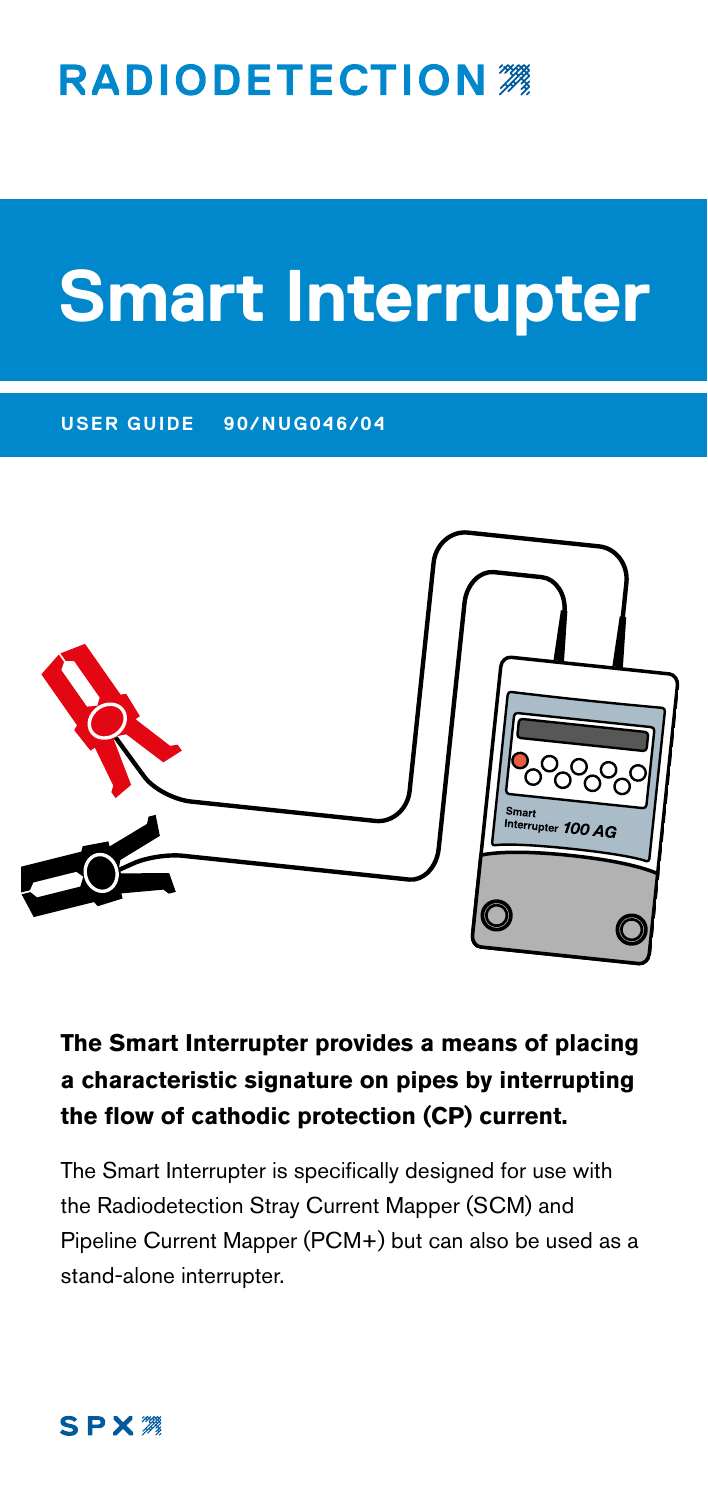**The Smart Interrupter is a solid state interrupter, designed for use by the trained corrosion technician on cathodic protection systems in outdoor locations. For safe operation of the equipment please ensure you read, understand and follow the instructions in this guide.**

#### **User Controls**

 $\mathsf{scm}\mathsf{)}$ 

Power On/Off

Selects Stray Current Mapper (SCM).

Changes a field, adjusts a time or changes a selection and selects individual SCM signals.

Stops and starts the Smart Interrupter running.

Selects pulse mode. You can define on and off pulsing periods – for example, On period 3 seconds, Off period 8 seconds. Assists in signal identification when using more than one Smart Interrupter at the same time.



With the timer function (GPS version only) you can activate and de-activate the Smart Interrupter at defined times of the day – for example, activate at 7a.m., and de-activate at 5p.m., every day until you disconnect the Smart Interrupter or you change the timings.

## **Explanation of symbols used**



Confirms all selections.

Enables LCD contrast control.

Caution symbol / Read manual

Double insulation symbol

CE mark

WEEE symbol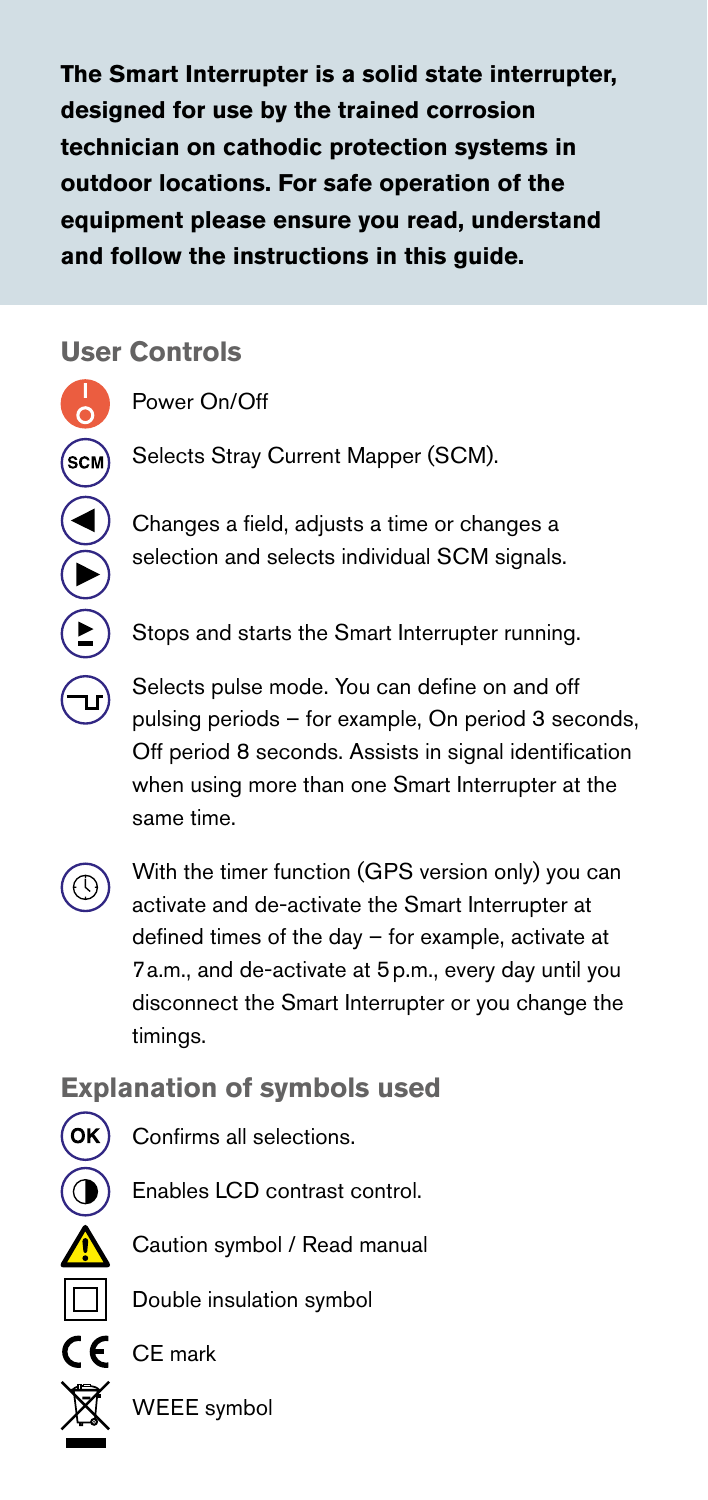#### **External connections**



**Smart Interrupter**

Always switch off the CP system before connecting and disconnecting the Smart Interrupter.

**A** Before connecting the Smart Interrupter to the CP supply, measure the maximum CP voltage. Ensure that this voltage is below the Smart Interrupter's peak limit before connecting it.

Peak voltages: DC 100VDC AC 70VAC (average or RMS).

Connection to CP voltages in excess of these limits may cause damage to the Smart Interrupter.

**Connecting the Connecting the** Rectifier Ñ ΙC Anode cables Structure cable Anode cables .<br>Smart Interrupter Anode Rectifier ገጠ Structure cable  $rac{1}{2}$ Smart cables Interrupter Anode cables Anode Anode

When connecting the Smart Interrupter to either the anode cable or to the structure cable ensure that the red clip is connected to the most positive connection point and the black clip to the most negative connection point. If the Smart Interrupter is connected the wrong way round it will indicate incorrect connection with a warning tone.

The Smart Interrupter must only be used by suitably trained personnel.

When connecting the external supply lead, always connect it to the anode wire before plugging it into the Smart Interrupter.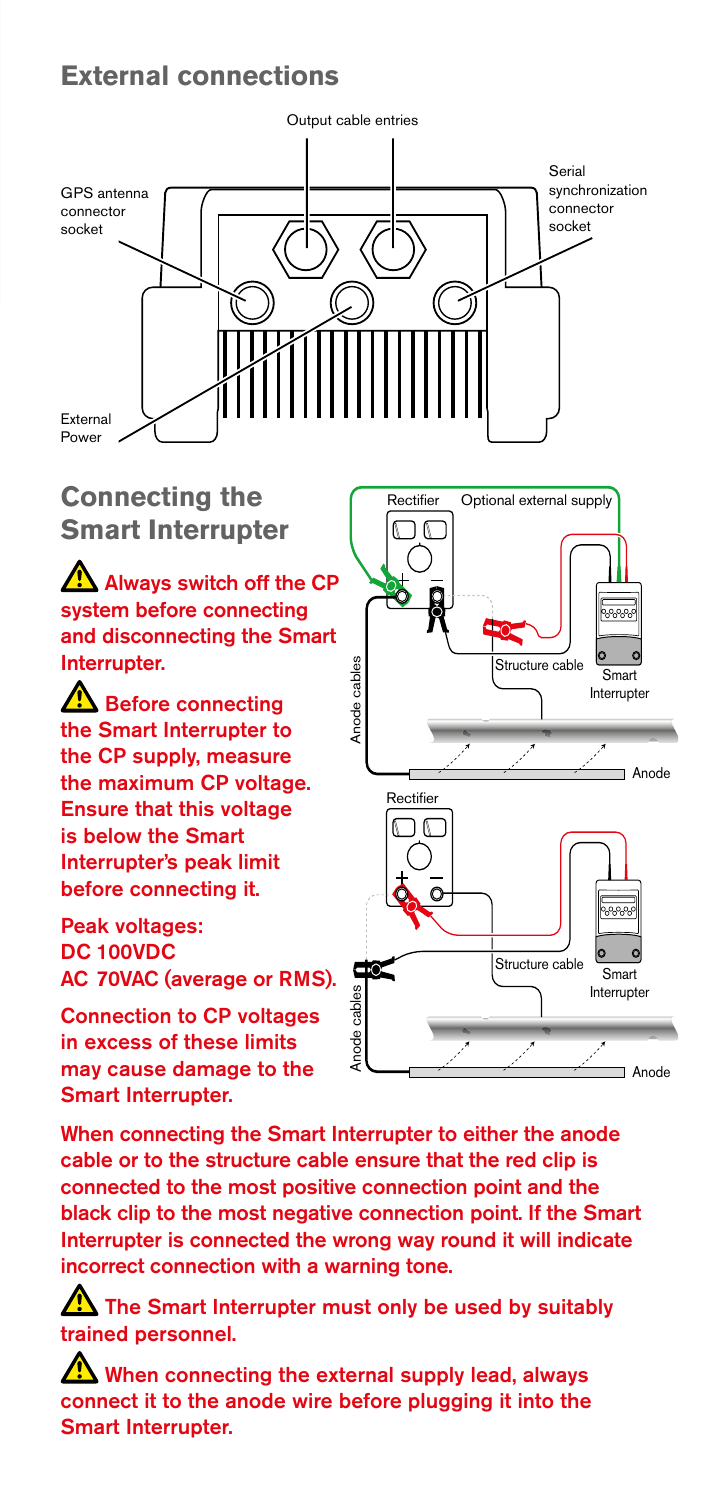When disconnecting the external supply lead, always remove it from the Smart Interrupter before disconnecting it from the anode wire.

To prevent unauthorized access keep the Smart Interrupter secure if it is left unattended when in use.

**Operating the Smart Interrupter (non-GPS version )**

Note: Operating procedures are the same for both the 50 amp and 100 amp versions.

Press the Power On/Off button.

The first screen is displayed for approximately 2 seconds,

after which time the second screen is displayed. This screen

displays the mode that the Smart Interrupter was in when it was last switched off.





If the screen shows anything other than "Running SCM" or "Stopped SCM" press the SCM button to return to the SCM screen. The following screen is displayed. Stopped SCM 40

## **Modes**

The capability of the Smart Interrupter to generate any one of 4 unique SCM output signals is a particularly helpful feature if you are using the SCM with more than one Smart Interrupter at the same time.

## **SCM Mode**

The 4 selectable SCM output signals are numbered 0-3.



Press the right or left arrow button to cycle through the output signals until the desired signal number is displayed. If using several Smart Interrupters ensure they have different signal output numbers.

The 'Running SCM' screen is displayed.



#### **PPL Mode**

Do not use this mode.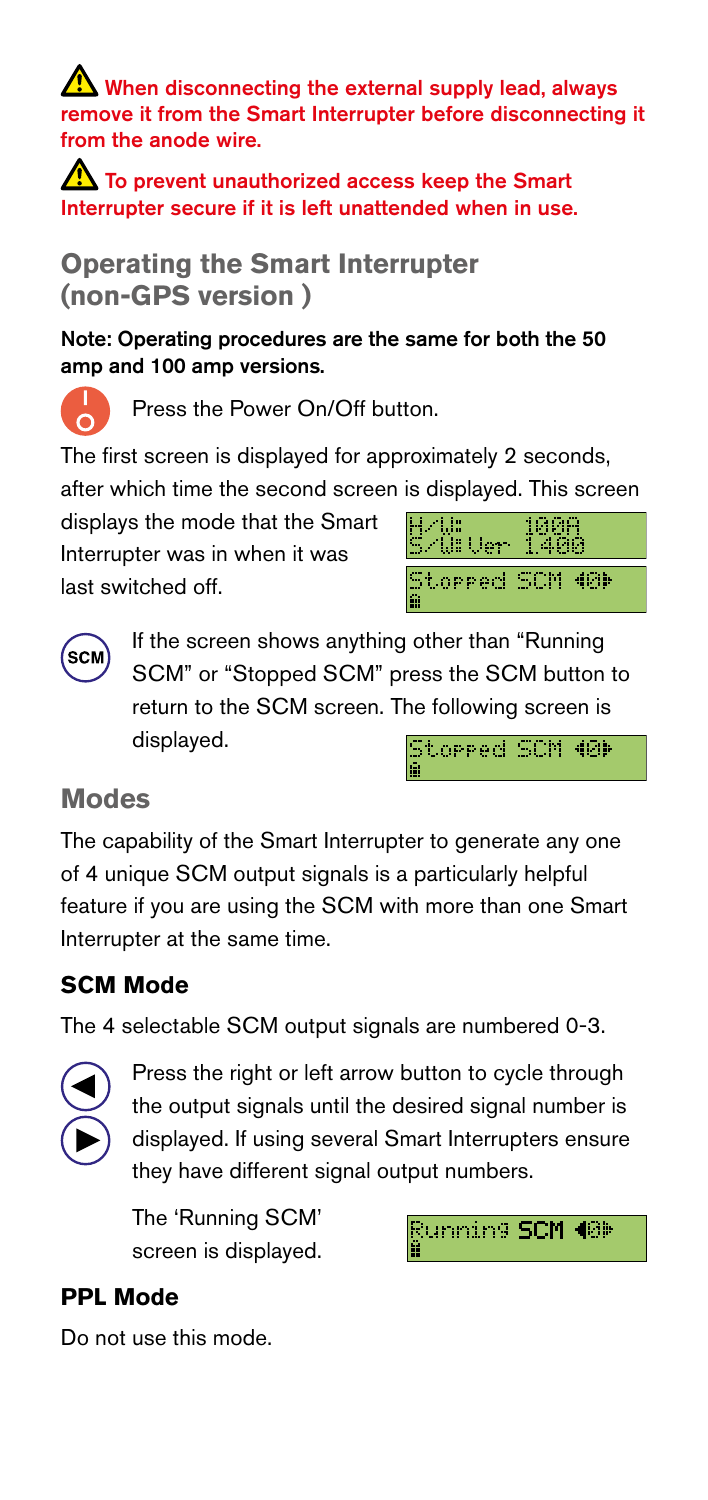## **Pulse Mode**

In pulse mode the Smart Interrupter puts a simple on/off pulse onto the line and assists in signal identification when using more than one Smart Interrupter at the same time. If using more than one Smart Interrupter make the pulse On/ Off times different for each unit.



Press the pulse mode button to select pulse mode. The following screen is displayed with the On time highlighted. Press the OK button to toggle between

On time and Off time.



To set the 'On' time, press the left/right buttons until the desired time is displayed and press OK. The Off time is now highlighted.



To set the 'Off' time, press the left/right buttons until the desired time is displayed.

Note: From 0 to 10 seconds the time increases in steps of 0.1 seconds. From 10 to 100 seconds the time increases in steps of 1 second. Times can be changed with the Smart Interrupter running or stopped.

> Once you have set the On and Off times press the Run/Stop button to start the Smart Interrupter running and apply the signal to the pipe.

## **Pulse Switching Inversion**

It is possible to invert the switching order of the pulse mode patterns (this feature only works in pulse mode). This is useful for dataloggers that require the CP potentials to be in a specific order. The normal mode of operation is to switch the CP On, then Off.

To make the unit switch the voltage Off and then On: Press and hold the Pulse Key, press the OK key and then release both keys. The display will toggle the On and Off times as shown below. To revert to the previous switching mode, repeat the key press sequence. The order of switching (On-Off or Off-On) is stored with the pulse pattern and will be recalled if using the previous mode recall feature.

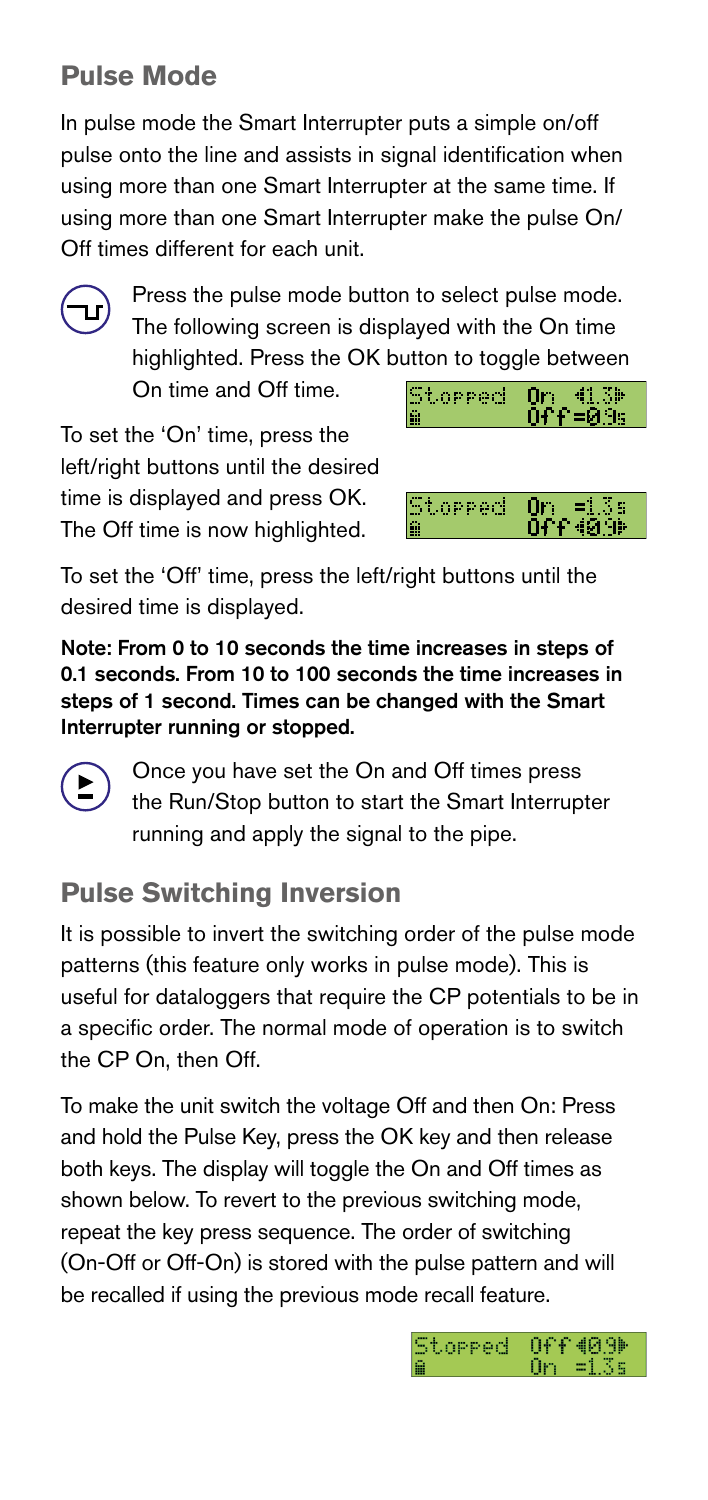## **Previous Settings**

To retrieve any one of the last ten settings in pulse mode, press and hold down the pulse button and at the same time press either the left or right arrow button. The screen will cycle through the last ten settings, showing the number of each setting (1 is the most recent). When you have selected a setting, release the pulse button and press the OK button. The pulse mode screen is displayed 0n =5.0s<br>Off= 10s Preu with the selected settings.

## **Timer Mode**

It is not possible to activate the timer unless you are using the GPS version.



If you press the timer button on a non-GPS unit, nothing will happen and the button press will be ignored.

#### **Contrast Screen**



Press the contrast button to adjust the screen contrast. The Contrast Contrast  $4.9<sub>b</sub>$ screen is displayed.

Press the left/right arrow buttons to adjust the contrast to the desired level. Contrast settings are from 1 (lightest) to 20 (darkest). The setting 'wraps' round from 1 to 20. To select the desired setting, press OK or leave the buttons untouched for 5 seconds.

## **Over Temperature Warning**

If the Smart Interrupter overheats and operates the thermal cut-out, the Over Temperature warning screen is displayed. The Smart Interrupter keeps displaying this screen and all buttons, except the power- off button, are disabled until the thermal cut-out resets. Once the cut-out has reset the Smart Interrupter resumes normal

operation in stopped mode.



## **Thermal Fuse**

A thermal fuse is incorporated into the design to protect against thermal runaway under fault conditions.

This fuse is not a user replaceable part. If it operates then the complete smart interrupter must be returned to an authorised service centre for repair.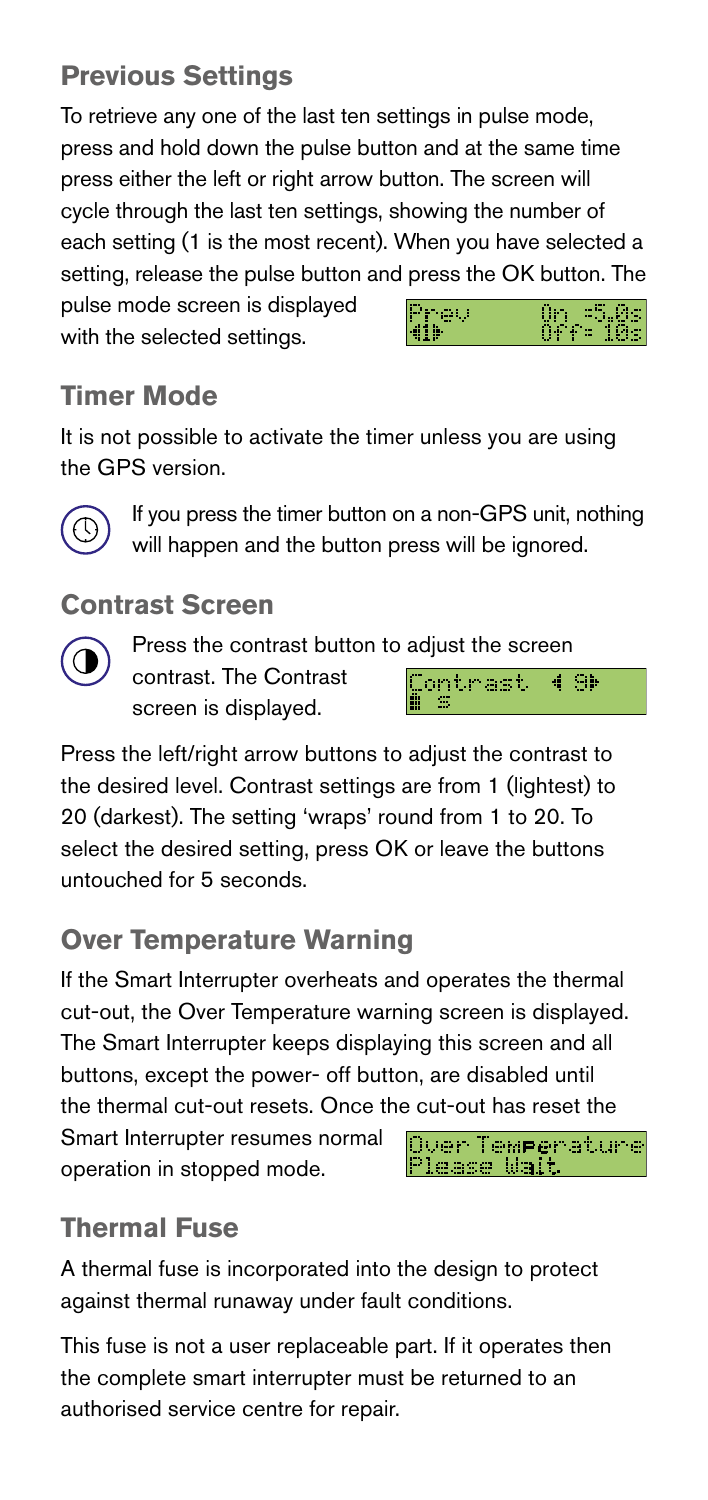#### **Master-Slave Synchronization using the synchronization lead**

#### Note: This method is not recommended when using the Smart Interrupter with the SCM.

When using several Smart Interrupters at the same time they must be time synchronized with each other to ensure signal compatibility. Use this method to synchronize non-GPS units or a GPS unit and non-GPS unit.

Each Smart Interrupter is supplied with a synchronization cable labelled "Master" at one end.

Synchronization symbols are:

ŗц

Master (serial synchronization)

Slave (serial synchronization)

To synchronize two Smart Interrupters, using the synchronization lead, proceed as follows:

- Switch on the two Smart Interrupters and ensure they are in the same mode and are both set to 'Running'. They will not synchronize if in different modes.
- Plug the synchronization cable "Master" end into the serial synchronization cable socket on one of the units. This unit becomes the Master.

• Plug the other end of the cable into the other Smart Interrupter. This becomes the Slave. The two Smart Interrupters will automatically synchronize. The slave Smart Interrupter will emit a short beep when a time mark is received.



If there is a mismatch between master and slave patterns the slave will emit a continuous tone until the mismatch is corrected. When synchronization is complete the following Synchronization<br>Successful screen will be displayed.

To synchronize another slave unit remove the slave end of the cable from the slave unit and fit it into the next slave unit. Repeat the synchronization procedure until all slave units have been synchronized with the master. The master and slave units will remain synchronized for a minimum of 24 hours or until a unit is switched off or you change its settings. When a Smart Interrupter is a slave synchronized unit, an 's' is displayed on the screen. When the synchronization cable is removed from a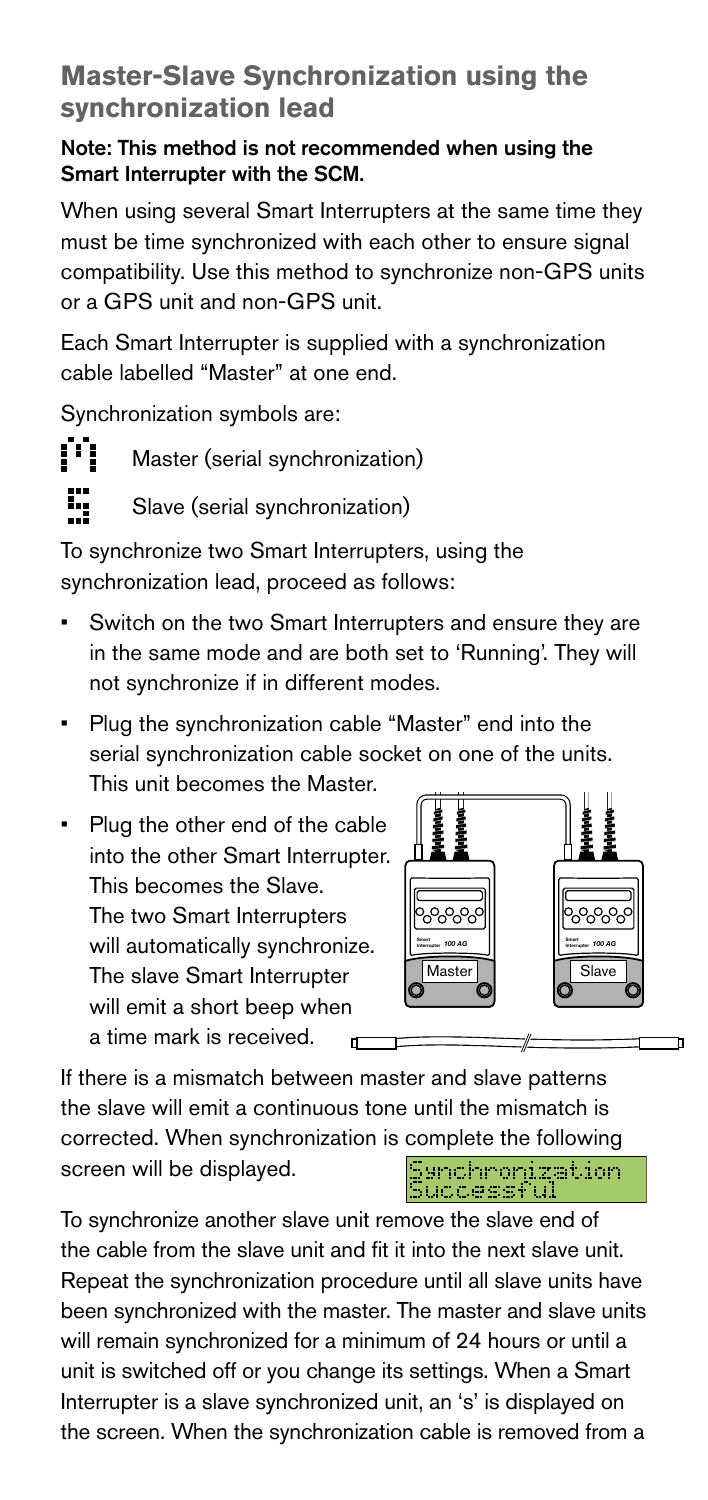master synchronized Unit, an 'm' is displayed on the screen.



If you attempt to change a setting that would make the master/slave patterns incompatible, the Smart Interrupter emits a 2-second tone and the following screen is displayed.



Pressing the OK button will allow the settings to be changed but with no further warnings being displayed, and synchronization may be lost. The unit will remain synchronized if any other button is pressed or 5 seconds have elapsed.

If you attempt to switch off a Smart Interrupter that has been synchronized with a serial lead the following screen is displayed accompanied by a warning beep. If you select Yes and press OK the unit will switch off. If you select No

and press OK the unit remains switched on and synchronized.



If synchronizing a non-GPS version and a GPS version use the synchronization cable method to synchronize units. Using the GPS antenna to synchronize a GPS Smart Interrupter overrides cable synchronization.

## **Operating the Smart Interrupter (GPS version)**

#### Note: Use this method when using the Smart Interrupter with the SCM.

The GPS Smart Interrupter can be individually synchronized. The unit will synchronize and stay in synchronization as long as the antenna is plugged in to the GPS antenna socket on the Smart Interrupter, has a clear view of the sky, and is receiving a GPS signal. Synchronization is automatically updated every 30 minutes.

Note: If the unit has not been used for some time (over 4 weeks) it may take several minutes for the Smart Interrupter to obtain a GPS signal. This is normal and does not require any user action.

GPS operation symbols are:



GPS standby-GPS asleep (no action required)



GPS searching

Timer active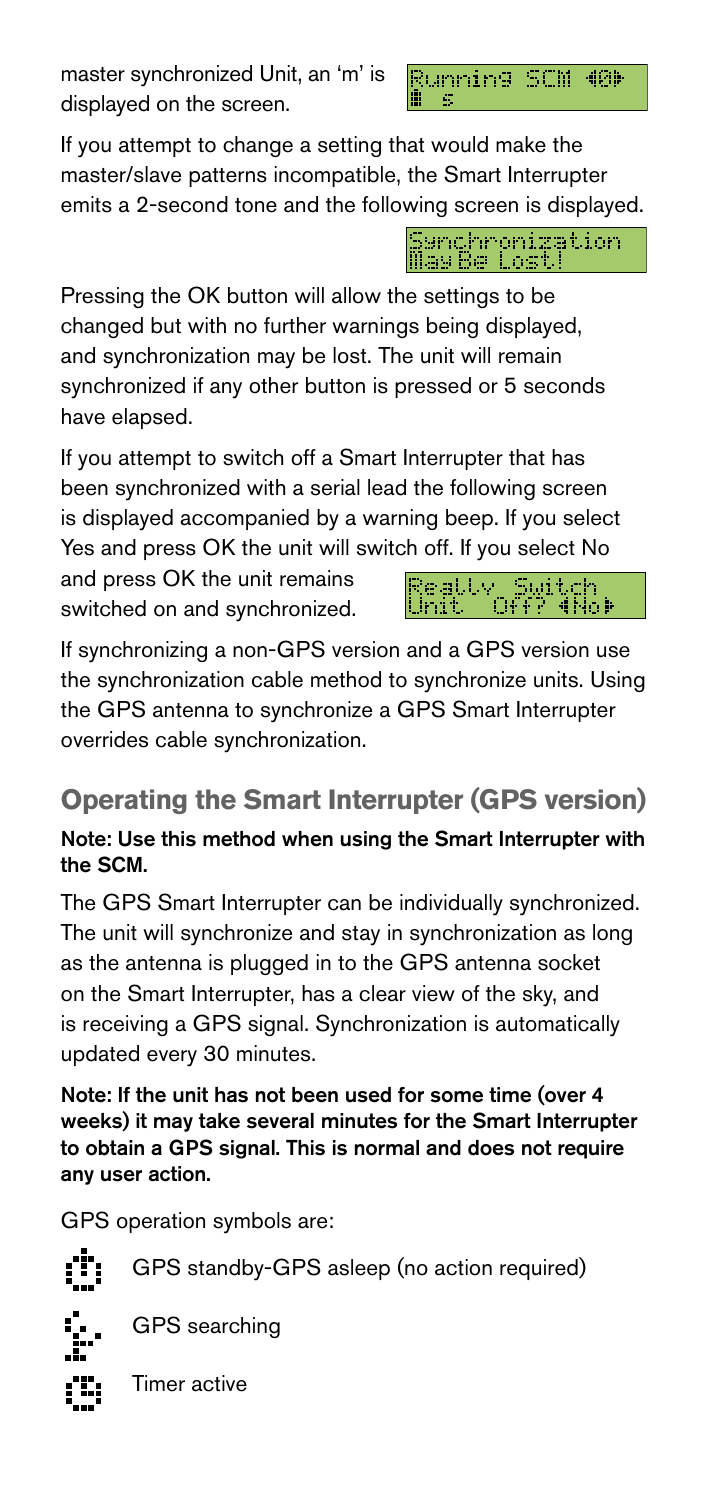- vį, Fault (flashing symbol)-replace antenna
- Position (steady symbol)-move Smart Interrupter to a ъķг better GPS reception area

#### Signal level

7

"آ\_

Minimum signal strength / Maximum signal strength

Synchronization being determined

Synchronization to GPS OK last time

No synchronization to GPS last time ("free running")

## **Timer Mode**

Note: The Smart Interrupter clock is automatically adjusted every time a GPS signal is received. The clock automatically adjusts to local time.

You can instruct a GPS Smart Interrupter to activate at a certain time and de-activate at another.



Press the timer button. The Use Timer screen is

displayed.

Press the left/right arrow buttons to select either Yes or No. If you select No the unit reverts to the main screen and the

timer will not operate. If you select Yes the timer screen is displayed.

St.art. 412:30eml Stor I 01:00em

4No)

Use Timer

If there is no GPS signal or the GPS antenna is not connected, the timer cannot be enabled and the following screen is displayed. Use Timer (No) No GPS Time Yet

Press OK to return to the previous screen without setting the timer.

## **Setting the timer**

Press the timer button and use the left/right arrows to select Yes. Start (12:30em)<br>Stor 01:00em The following screen is displayed:

Press the left/right buttons to change the set time. Press OK to toggle from start time to stop time. Once the start/stop

times have been set press OK to display the Local Time Now screen.

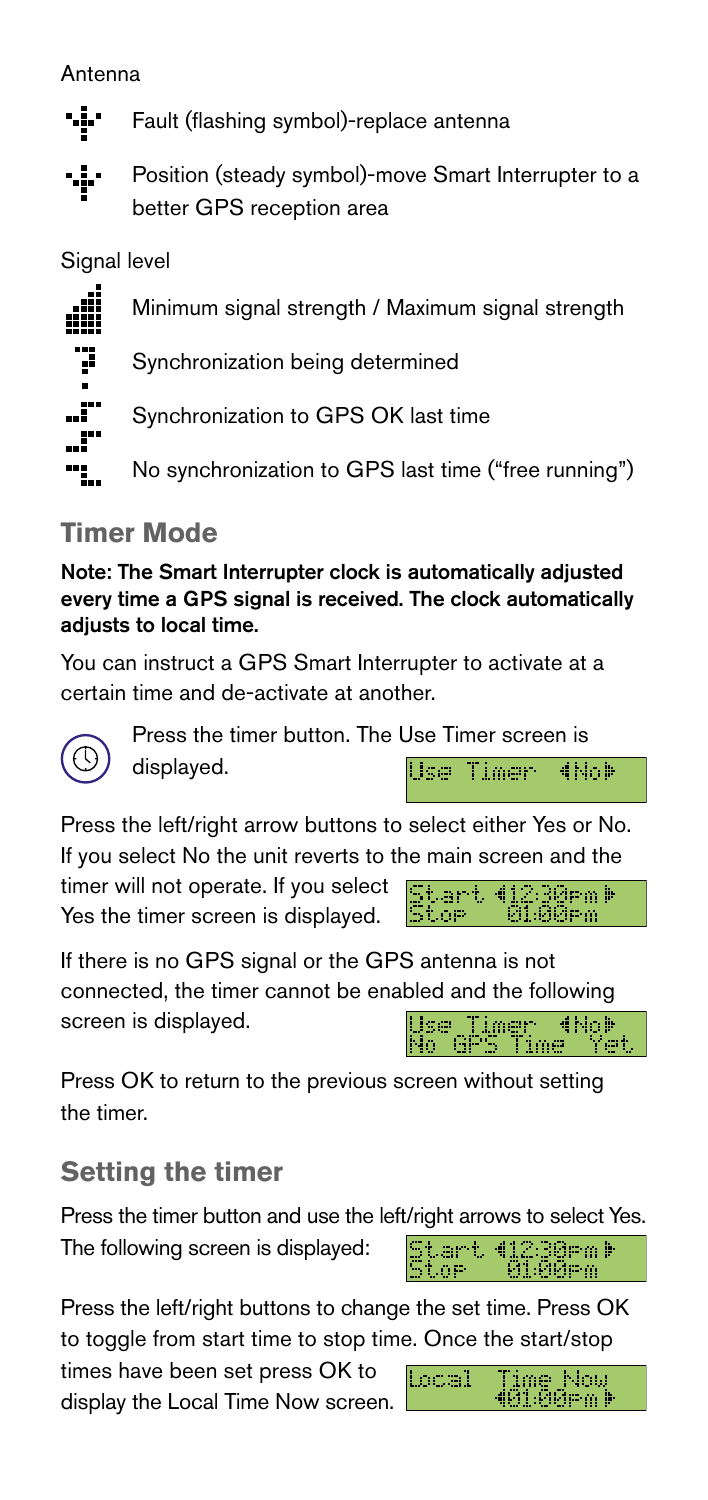Press the left/right arrows to adjust the current time in steps of 1 hour (this allows for adjustment due to daylight saving, for example). Press OK. The screen reverts to the previous mode with the addition of the flashing timer symbol. The run/

stop button is disabled as the timer now has control.

Running SCM 40M iof o

When the start time is reached the screen shows the unit running as normal. When the stop time is reached the display shows stopped.

## **Smart Interrupter Functional Check**

To check the switching function:

Switch off the Smart Interrupter and disconnect it from the CP supply.

Connect a DMM set to measure the resistance between the output leads, meter +ve to the Red lead and meter -ve to the Black lead (if connected backwards the Smart Interrupter will emit a warning tone and the resistance readings will be erroneous).

With the unit off, the resistance measured should be greater than 100kΩ. Switch the Smart Interrupter On and set it to Stopped.

The resistance measured should now be very much less than 10Ω.

Switch the Smart Interrupter Off and disconnect the meter.

Note: If the unit is set to Running, the resistance value will fluctuate between these readings as the switch turns On and Off. If either resistance measurement is outside the limits stated above, the unit should be returned to Radiodetection for service.

## **Smart Interrupter Maintenance**

The Smart Interrupter is powered by 2 x LR20 (D-cell) batteries.



Battery level indication.

When the battery level is full the battery symbol remains black. When the battery level becomes low the battery icon shows a single bar. When there is no bar replace the batteries. The battery compartment can be accessed by removing the battery cover, as shown in the diagram.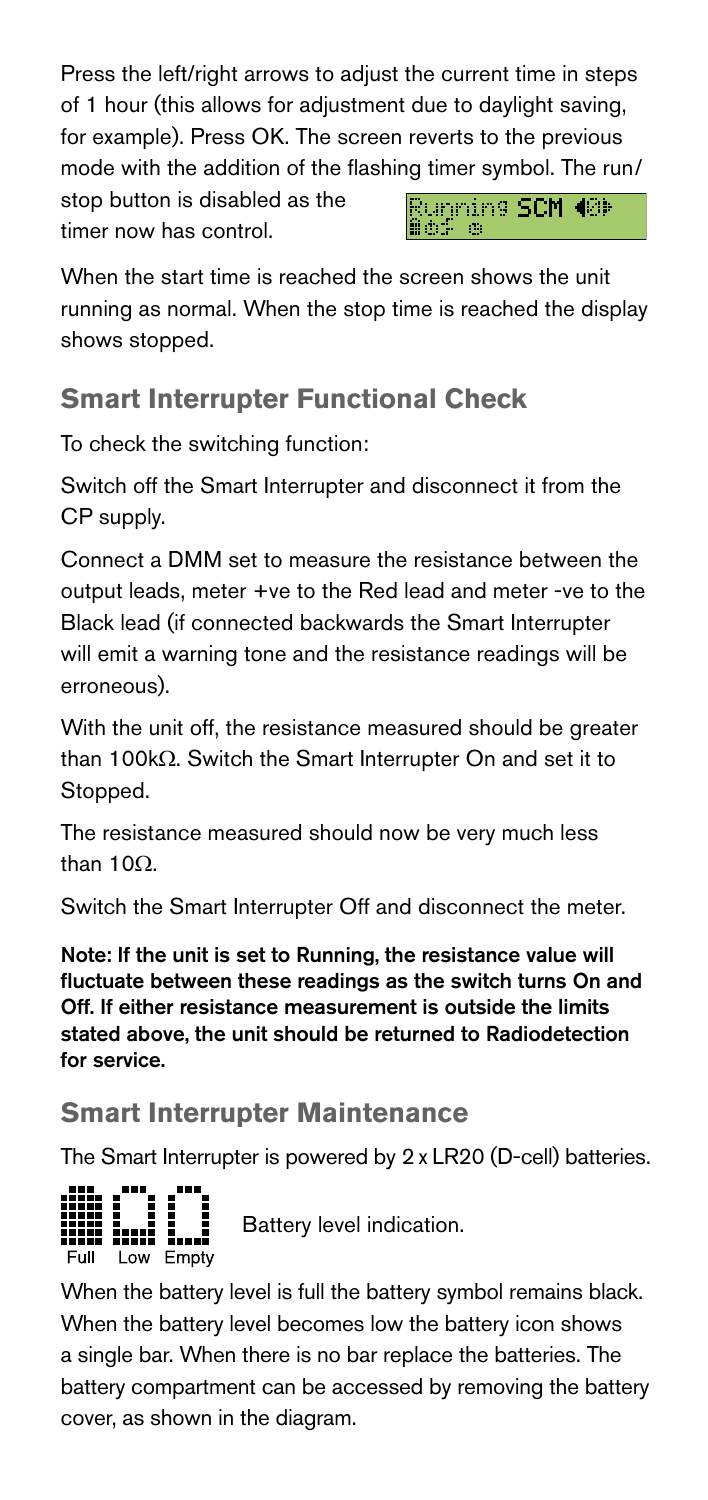

External power operating. When using the external power supply the battery level indicator is replaced by the external power icon.

If the Smart Interrupter connection cables become damaged, they should be returned to an Authorised Service Center for replacement.

#### **Cleaning**

Wipe down with a moist cloth.

#### **Maintenance**

There are no user serviceable parts within the equipment.

## **Specifications**

This equipment is intended to be connected to a secondary source isolated from CATII 300Vrms mains by reinforced insulation

**Batteries** 

100 AG

Battery cover

RS232 connector (for Radiodetection use)

| <b>CP Current Output:</b>                              | Model 50AG 50A/100V peak (Continuous)<br>Model 100AG 100A/100V peak (Continuous) |
|--------------------------------------------------------|----------------------------------------------------------------------------------|
| Frequency (of CP<br>system being switched): DC to 60Hz |                                                                                  |
| <b>Connection Outputs:</b>                             | <b>CP supply</b><br><b>CP</b> switched<br><b>External Power</b>                  |
| <b>Switching Patterns:</b>                             | On/Off Time 0-100s<br>0.1 sec increments up to 10 secs                           |
| Synchronisation:                                       | Master Slave 100ms in 12 hour period<br>$GPS$ (option) $+/-$ 4ms                 |
| <b>Batteries:</b>                                      | $2 \times 1.5V$ D cells<br>300 hours @ 20°C                                      |
| <b>CP Power:</b>                                       | Will run from CP supply if above 5V                                              |
| Environmental:                                         | <b>IP56</b>                                                                      |
| Temperature:                                           | 14°F (-20°C) to 140°F (60°C)                                                     |
| Humidity:                                              | 80% up to 31°C decreasing to 50% at 40°C                                         |
| Altitude:                                              | Up to 2000m                                                                      |
| Dimensions:                                            | 12" (300mm) x 6" (150mm) x 3" (80mm)                                             |
| <b>Weight:</b>                                         | 2.5kg (5.5lb)                                                                    |
| Compliance:                                            | 2004/108/EC, 1999/5/EC (GPS Option),<br>2006/95/EC, FCC CFR Part 15              |